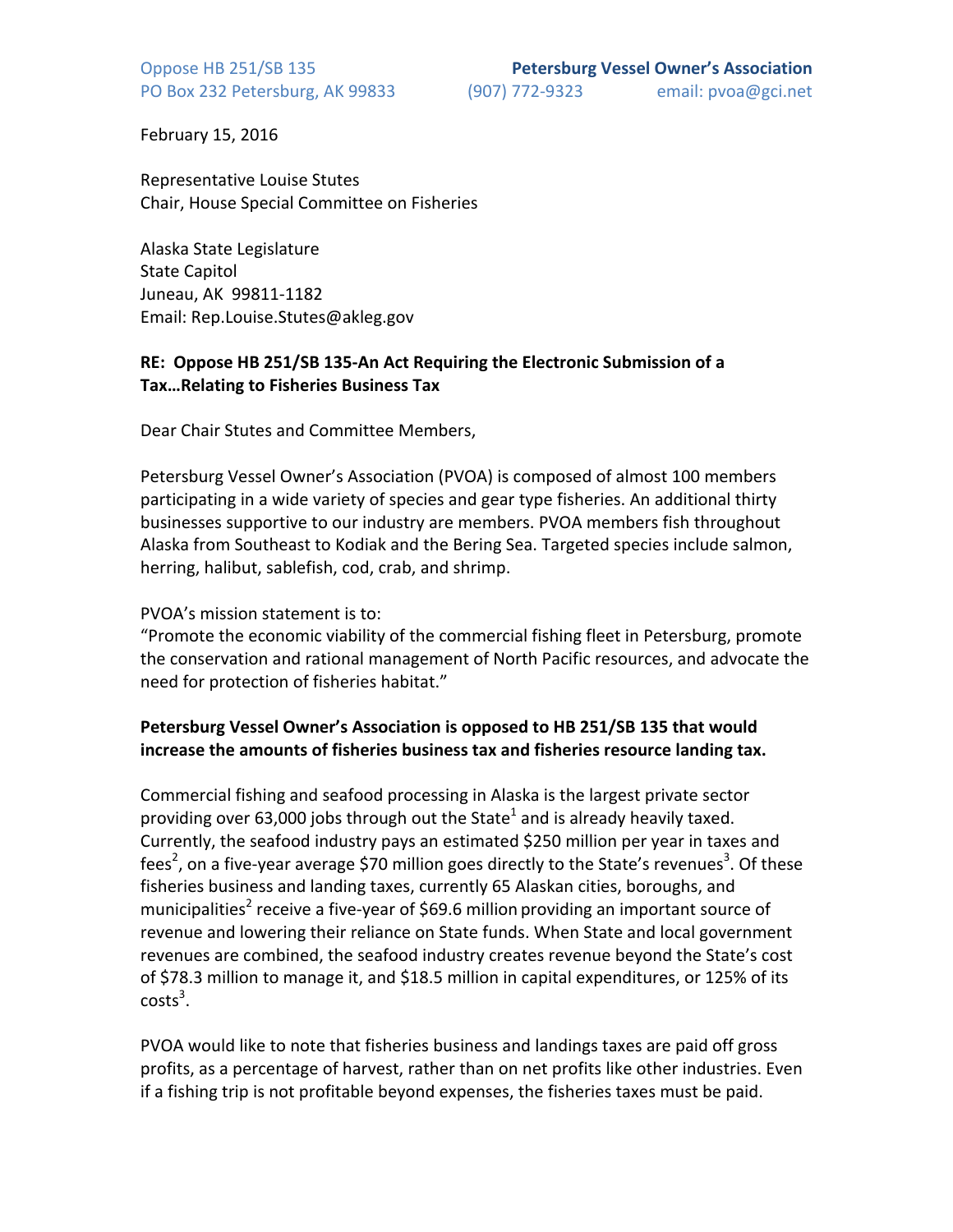Please consider the following taxes the seafood industry is already accountable for before choosing to increase them.

Current fisheries taxes due as a percentage of harvest include: Fisheries Business Tax, Fisheries Resource Landing Tax, Seafood Marketing Assessment, Salmon Enhancement Tax, Seafood Development Tax, and Dive Fishery Management Assessment.

Additional fisheries taxes and fees currently contributing to State, local, federal government include: City and Borough Raw Fish Tax, CDQ Royalties, Commercial Fishery Permit and Vessel Registration Fees, Fishermen's Fund, Commercial Crew Licenses, State Marine Fuel Tax, Revolving Loan Program revenues from the Division of Economic Development, and Corporate Income Tax.

Our industry is also subject to federal fisheries taxes including: Federal IFQ Cost Recovery fees (that increased in 2016), Federal Observer Program fees, and Unemployment Insurance paid by seafood processors<sup>2</sup>.

Alaskan industries vary in structure, management objectives, and ability to contribute. While the seafood industry doesn't contribute as much to the general fund as other extraction resources, it will be contributing long after other resources are exhausted. The Alaska seafood industry is unique compared to our other extracted State resource industries. It is managed to be a sustainable and completely renewable resource. Therefore, the seafood industry is intended to operate infinitely and contribute to the general fund forever.

Alaska's separate industries have different management objectives. For some industries this is to maximize long-term revenue. With the seafood industry this is not the case. This industry has traditionally been managed to maximize employment, fishing incomes, community health, and other social objectives<sup>3</sup>. The vast majority of Alaska's commercial fishing businesses are small, resident owned, and family operated.

"The percentage of limited entry permits held by Alaska residents continues to remain relatively stable. After 40 years, Alaskans hold nearly 77% of all limited entry permits. At the end of 2013, Alaskans held nearly 11,000 permanent limited entry permits, with rural Alaskans holding more than half of that number<sup>4</sup>."

The burden of fisheries related taxes are not equally shared by the entire seafood industry. Commercial fishing operations are paying most of burden of taxes, with very little being passed on to buyers. Of the estimated 63,000 jobs provided by the seafood industry<sup>2</sup>, 9,836 permit holders<sup>5</sup> and 23,036 crewmembers<sup>6</sup> are accountable to pay the estimated \$250 million in taxes within the seafood industry<sup>2</sup>.